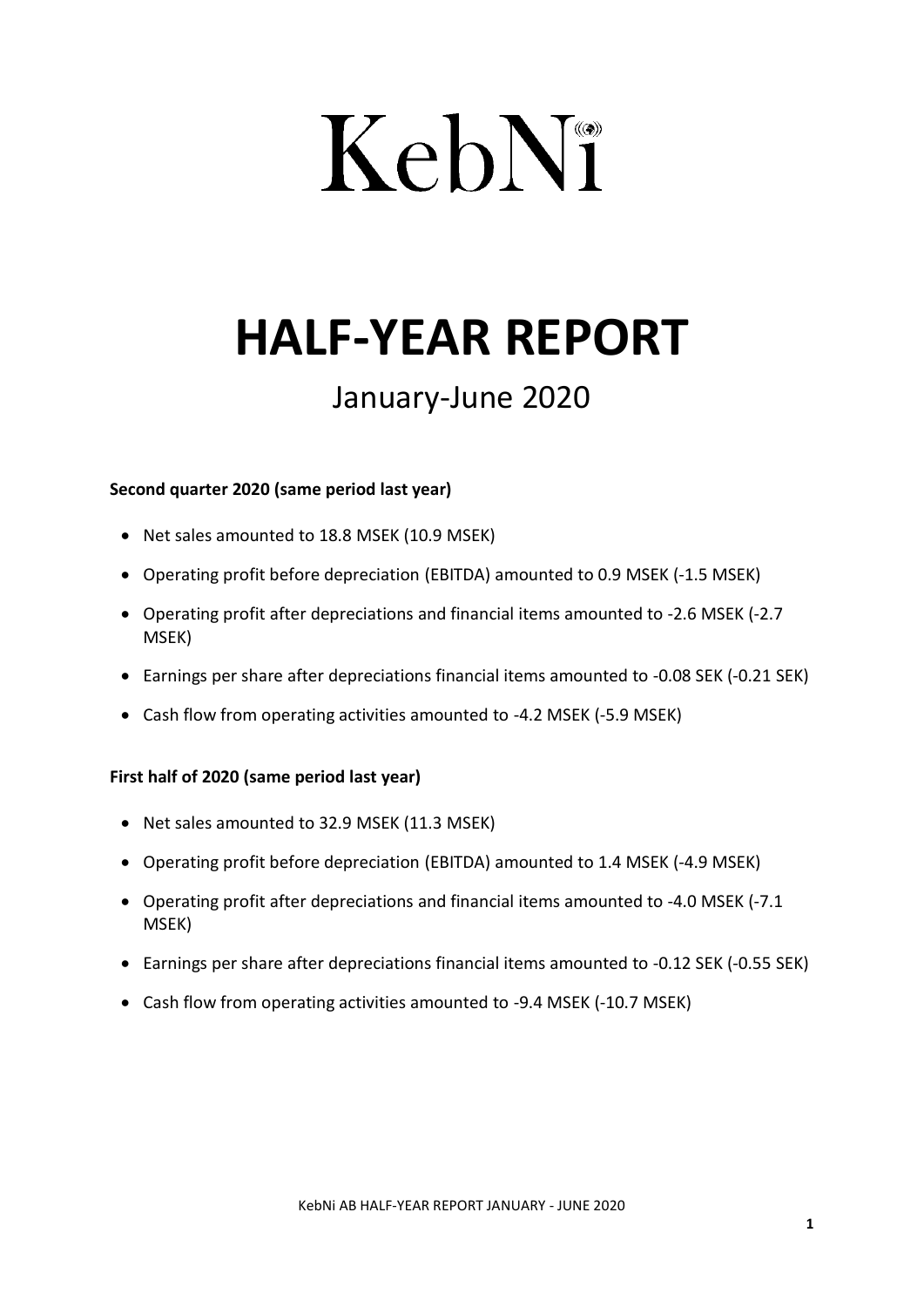#### **CEO Words**

Dear Shareholders and Investors,

I am proud to write to you for the first time under our new name, KebNi. KebNi is a unique name that signifies a strong Nordic heritage. It instils the feeling of reliability, durability, and courage. While referring to a Nordic mountain chain, KebNi also stands for *Kinetic Engineering by Nordic Innovation* and going forward we will market the company globally under the name KebNi, driving towards our vision of "Bringing stability to a world in motion".

#### Q2 highlights

Our Q2 report shows a positive EBITDA (0.9 MSEK) for the  $4<sup>th</sup>$  quarter in a row and we reached the highest revenue (18.8 MSEK) in one quarter so far. Looking at 12 months trailing revenue and EBITDA, we are at 55.4 MSEK in revenue and 2.7 MSEK in EBITDA.

The Q2 results mainly come from delivering maritime antennas to Israel, executing the SAAB development program and good deliveries from our new acquisition, Satmission.

During the quarter, we received 22.3 MSEK in new orders.

On May 12, we completed the acquisition of Satmission, which develops, produces, and sells so-called "Drive Away" solutions for the satellite communication industry. This acquisition is part of our "accelerate" strategy and follows the completion of the technology acquisition of Coms on the Move from ReQuTech at the beginning of April. The two product areas are, in the industry, jointly referred to as "Land Mobile Solutions".

On June 17, we were finally able to present our contract with SAAB Dynamics. The contract is initially a frame agreement, with a value of 10.8 MSEK, for customization of our inertial sensing product as a key component in the SAAB Dynamics NLAW system. This is a crucial milestone for KebNi Inertial Sensing (former AIMS) and will, over time, lead to a significant increase in revenue for our Inertial Sensing business unit. The exact timing of orders and production volumes are subject to SAAB Dynamics success in selling the NLAW system. We are now also able to use the SAAB Dynamics name as a customer reference, which will be a strong selling point when engaging with other customers and opportunities.

As part of our strategy to strengthen our profile both towards customers and investors, we have during Q2 initiated our name change from "Advanced Stabilized Technologies group AB" to "KebNi AB". At the same time, we have initiated the process for listing on Nasdaq First North, aiming at changing trading platform from Nordic SME to Nasdaq First North by the end of August 2020, subject to final approval by First North. These two actions together are steps towards our vision and strategy of building a new valuable Nordic company within satellite communication and technologies for stabilization and movement.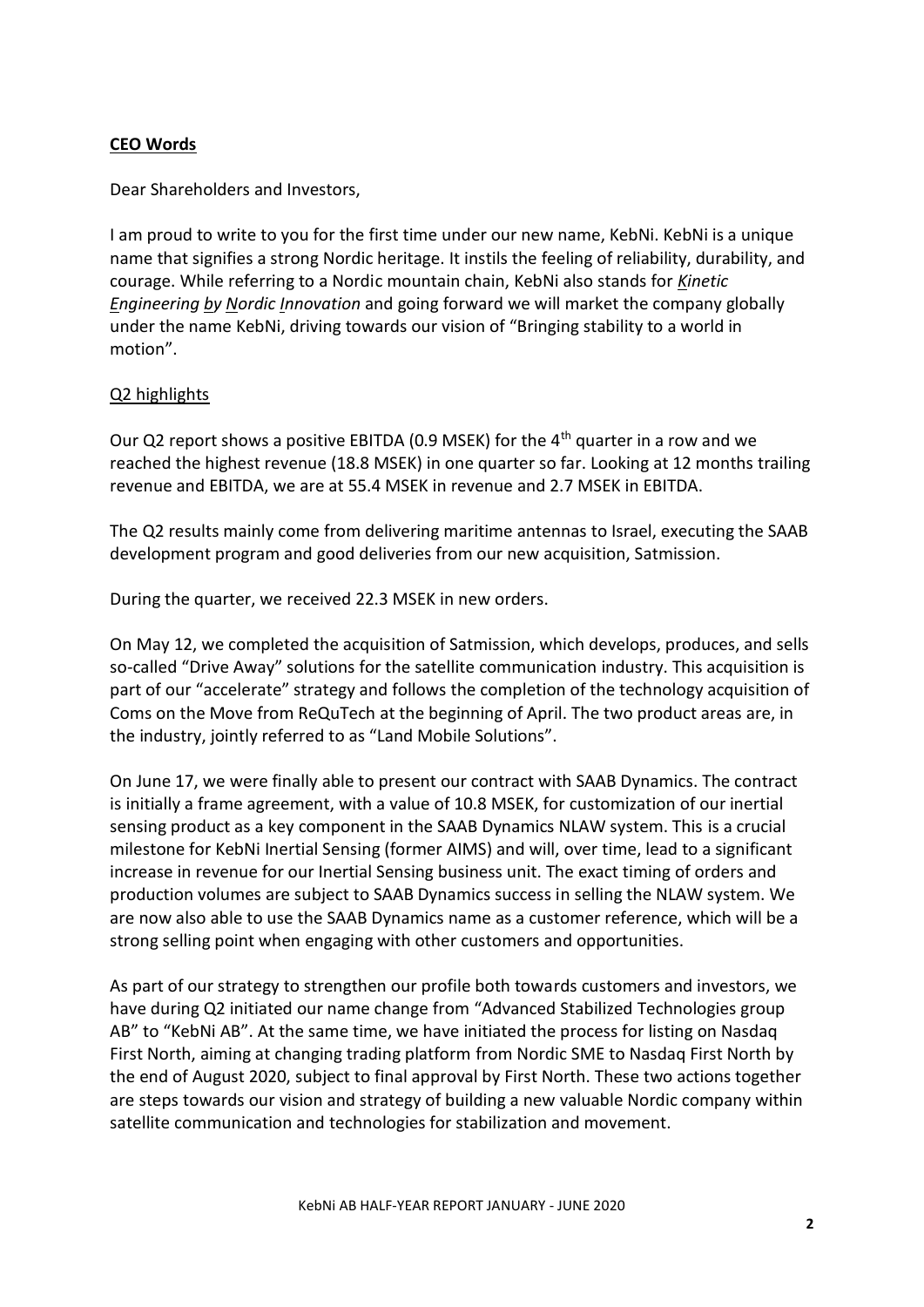With the new name, KebNi, we have today also launched an updated website, with a better presentation of our products and solutions. This change will help us create a stronger brand towards the market and increase interest in our growing product portfolio.

KebNi is an international company with international customers. It needs to have an international presence, both in terms of customer engagement, but also when it comes to potential investors.

The Board of Directors has assessed that a listing of the Company's shares on Nasdaq First North will improve the liquidity in the Company's shares and increase the interest in the business and the Company, both nationally and internationally, from analysts, the general public, institutional investors, clients and other stakeholders. This will create better conditions for the future value creation for the Company's shareholders. The listing is therefore considered to strengthen KebNi's future opportunities for development and expansion.

#### **Outlook**

The Company will continue to execute its strategy as communicated earlier. This includes focusing on expanding the satellite communication business as well as the business for inertial sensing technology. We will focus on building critical mass across our businesses and use acquisition as a road to additional growth when there is an opportunity that matches our strategy and direction.

In our current work, we are developing new products and variants of existing products, based on what we believe the market demands. This includes investing in the development of the maritime antennas, the Coms on the Move, the Drive Away solutions, and in inertial sensing products, not only for SAAB Dynamics but also for other markets.

Beyond our internal development, we are also looking for partnerships, new business areas, and new emerging technologies that we can leverage to reach our strategy and long-term goals faster and better.

On the sales front, we start to see more activities, despite Covid-19. It has paid off to expand the product and technology portfolio, and we get more requests from customers, as we expected. The sales cycles can still be long, but it all starts with engaging with the customer and having an offering that excites. The addition of Satmission to our portfolio has immediately brought new order intake to the business, and we see good interest in our Coms on the Move solution from different parts of the world.

Waiting for the customer to call is, however, not enough. We need to actively work in the different markets globally to position our brand and products to create a much larger sales pipeline. This also requires presence locally in the various markets. Our Chief Sales Officer, Henrik Asbjørn, is leading our sales activities and he has recently announced the expansion of our sales reach in India and North America, by signing an agreement with Major General Ramakrishna and former US Naval Officer Nelson Santini, which will create more sales leads.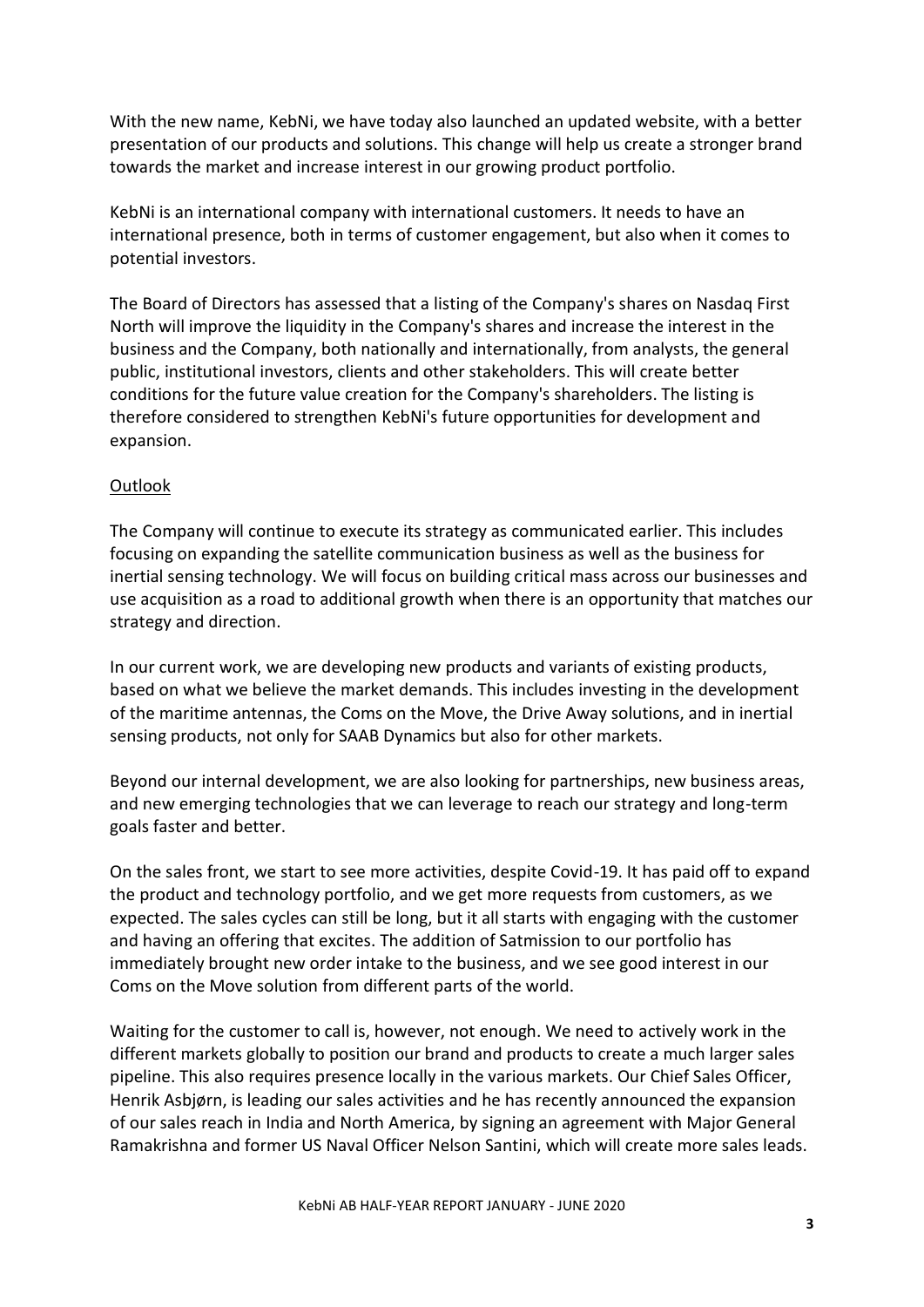With the addition of Satmission, we have also opened the Russian market, and we can leverage existing relationships and sales success in Russia, to position our other products as well.

We are also working on how to optimize the fact that SAAB Dynamics has now chosen us as a preferred supplier. We have received useful learnings from this project, and it is a strong reference point for dialogue with other companies who are looking for a qualified integrator and technology provider in the inertial sensing space.

#### Summary

The company now has a broader and stronger product portfolio in place, especially in the satellite communication area. Our sales reach continues to increase, with our presence in India, North America, and access to Russia, and we see more interest in our Company as a result. SAAB Dynamics is now officially a reference customer. Our branding towards customers and the market is evolving with a new name, KebNi, and we have launched a new website with a more defined market focus.

By moving the trading of our share to Nasdaq, we are opening up for a wider range of investors both nationally and internationally. We believe this is a good steppingstone for the future value creation for the Company's shareholders.

While sales cycles may still take time, I firmly believe that we have achieved a significantly better platform for growth and success during the first half of 2020.

Welcome to KebNi!

Best regards,

Carsten Drachmann CEO, KebNi AB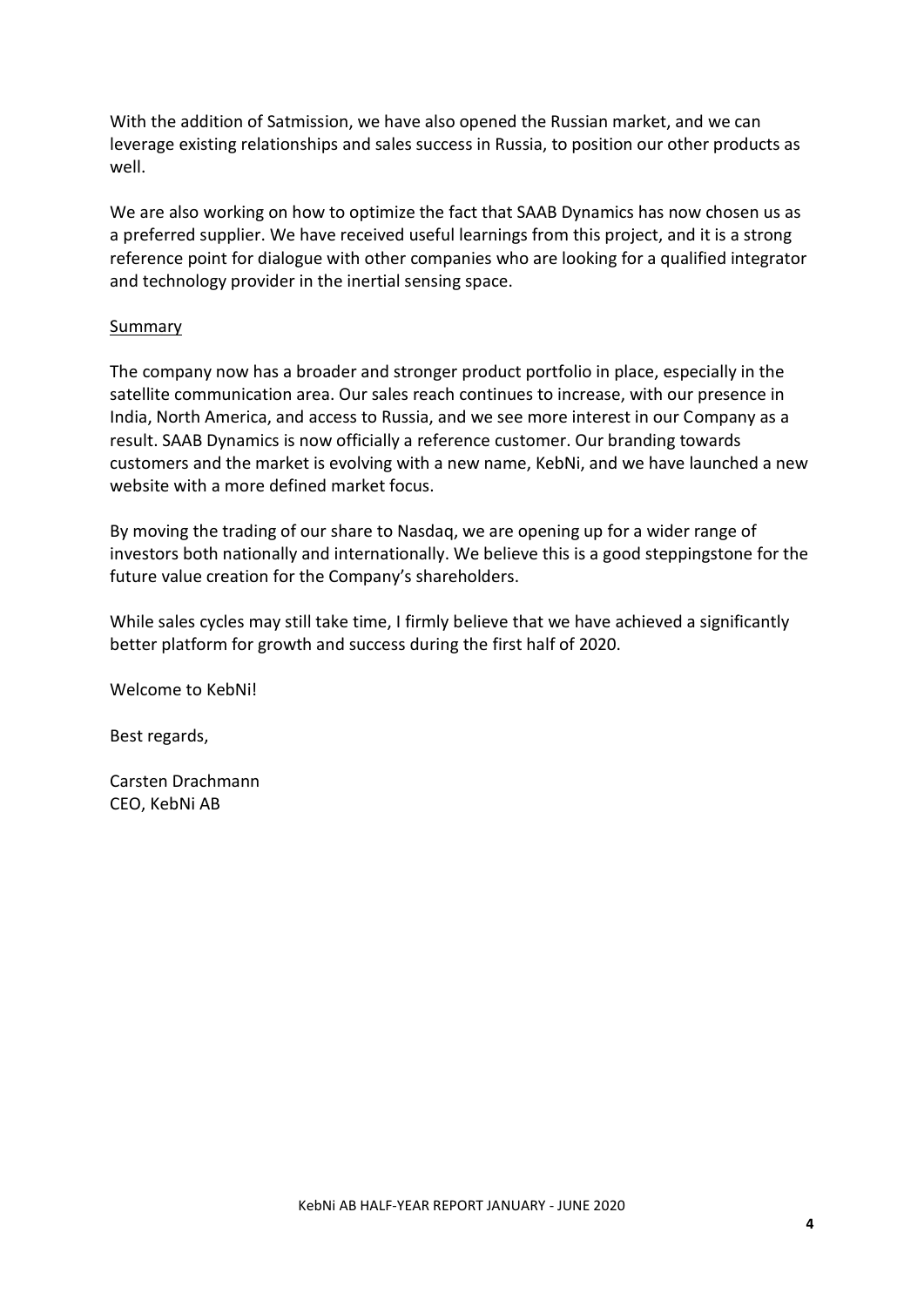#### **Comments Q2 1 April - 30 June 2020 (same period last year)**

| Income statement summary MSEK       |         | apr-jun 20  apr-jun 19  jan-jun 20  jan-jun 19  jan-dec 19 |         |         |         |
|-------------------------------------|---------|------------------------------------------------------------|---------|---------|---------|
| Net sales                           | 18,8    | 10,9                                                       | 32,9    | 11,3    | 34,8    |
| Other operating income              | 2,3     | 0,1                                                        | 4,3     | 0,1     | 1,7     |
| <b>Total operating income</b>       | 21,1    | 11,0                                                       | 37,2    | 11,4    | 36,5    |
| <b>Operating expenses</b>           | $-20.2$ | $-12,5$                                                    | $-35.8$ | $-16,3$ | $-40,5$ |
| <b>EBITDA</b>                       | 0,9     | $-1,5$                                                     | 1,4     | -4,9    | -4,0    |
| Depreciation and write-downs        | $-1,8$  | $-0.8$                                                     | $-3,6$  | $-1,6$  | $-7,3$  |
| Other expenses                      | $-1,2$  | 0                                                          | $-1,3$  | 0       | $-0,9$  |
| <b>Operating profit</b>             | $-2,1$  | $-2,3$                                                     | -3,5    | -6,5    | $-12,2$ |
| <b>Financial posts</b>              | $-0,5$  | $-0,4$                                                     | $-0,5$  | $-0,6$  | $-3,3$  |
| <b>Profit after financial posts</b> | -2,6    | $-2,7$                                                     | $-4,0$  | $-7,1$  | $-15,5$ |
| Tax                                 | 0       | 0                                                          | 0       | 0       | 0       |
| Profit for the period               | $-2,6$  | $-2,7$                                                     | $-4,0$  | $-7,1$  | $-15,5$ |

#### *Profit and turnover*

*Table 1. Income Statement*

- Consolidated net sales for the second quarter amounted to 18.8 MSEK (10.9 MSEK), an increase of 72.5% compared to the previous year. The increase can mainly be related to the acquisition of Satmission AB who contributes with 7.2 MSEK since May 12<sup>th</sup> this year, but also to the period's sales to Israel.
- Operating income amounted to -20.2 MSEK (-12.5 MSEK), also as a result of the acquisition and increased sales.
- EBITDA for the second quarter amounted to 0.9 MSEK (-1.5 MSEK). It is the fourth quarter with positive results, which is an effect of the increased turnover but also of the increased control of capitalized costs related to sales and deliveries.
- Profit after financial items reaches -2.6 MSEK (-2.7 MSEK), which is due to slightly higher depreciation than last year, -1.8 MSEK (-0.8 MSEK) as depreciation is now made in 5 years instead of the previous 10 years. Other costs -1.2 MSEK (0.0 MSEK) refers to extraordinary costs related to the change of name, acquisition and the move from NGM Nordic SME to Nasdaq First North. Financial expenses for the quarter amounted to SEK -0.5 MSEK (-0.4 MSEK) and is related to short term loans.

| <b>Income statement summary MSEK</b> |         | apr-jun 20 jan-mar 20 |
|--------------------------------------|---------|-----------------------|
| Net sales                            | 18,8    | 14,1                  |
| Other operating income               | 2,3     | 2,0                   |
| <b>Total operating income</b>        | 21,1    | 16,1                  |
| <b>Operating expenses</b>            | $-20,2$ | $-15.6$               |
| <b>EBITDA</b>                        | 0,9     | 0,5                   |
| Depreciation and write-downs         | $-1.8$  | $-1.8$                |
| Other expenses                       | $-1,2$  | $-0.1$                |
| <b>Operating profit</b>              | -2,1    | $-1,4$                |
| <b>Financial posts</b>               | $-0.5$  | 0,0                   |
| <b>Profit after financial posts</b>  | $-2,6$  | -1,4                  |
| Tax                                  | 0       | 0                     |
| <b>Profit for the period</b>         | $-2,6$  | $-1.4$                |

 *Table 2. Q2 vs. Q1*

KebNi AB HALF-YEAR REPORT JANUARY - JUNE 2020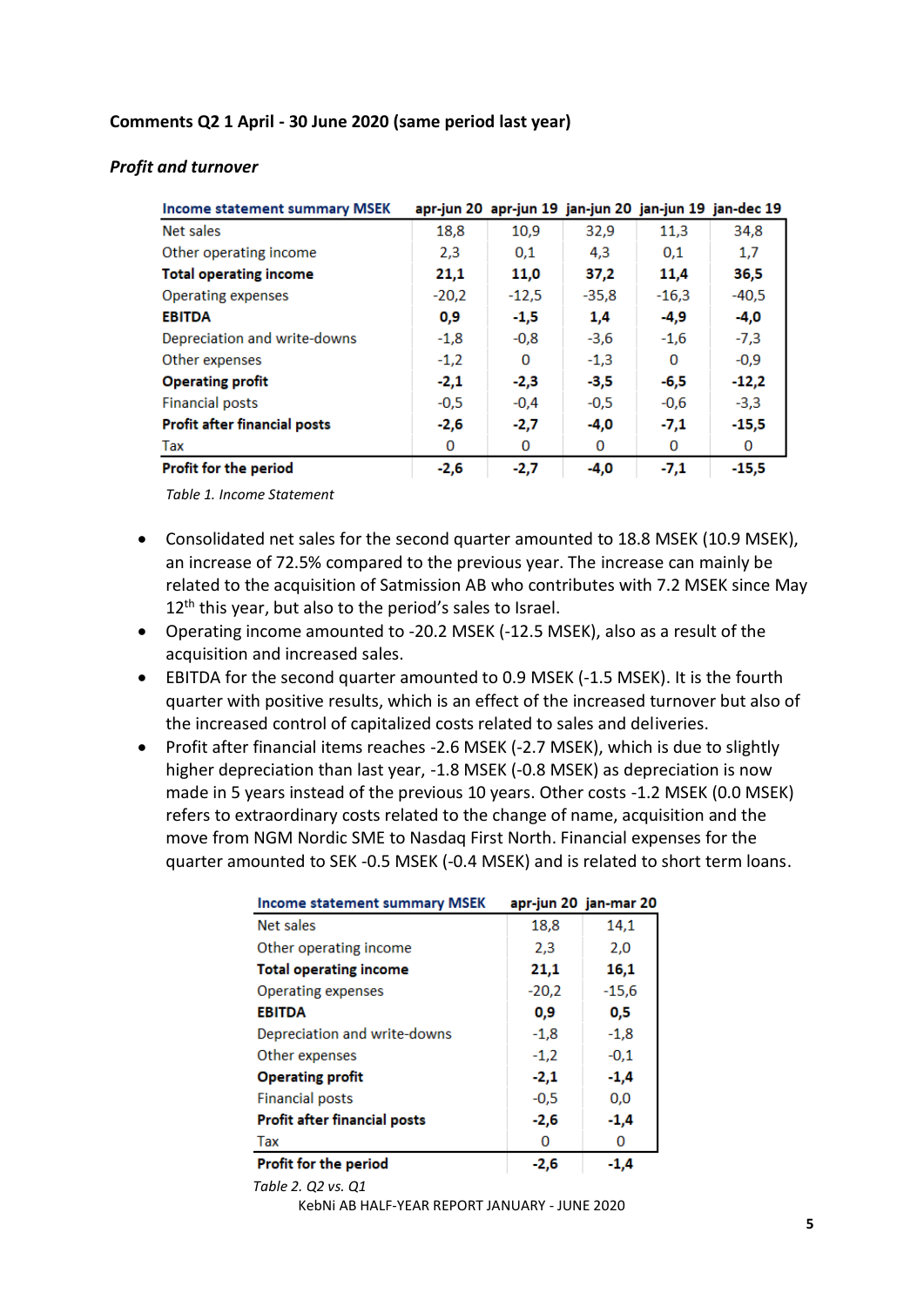#### *Investments*

| <b>Balance sheet summary MSEK</b>   |      | 30-jun-20 30-jun-19 31-dec-19 |      |  |
|-------------------------------------|------|-------------------------------|------|--|
| <b>Assets</b>                       |      |                               |      |  |
| Subscribed unpaid capital           | 0    | 0                             | 5,4  |  |
| Intangible fixed assets             | 41,1 | 27,1                          | 26,4 |  |
| Tangible fixed assets               | 1,4  | 0,6                           | 0,5  |  |
| Inventory                           | 9,8  | 7,3                           | 9,3  |  |
| Accounts receivable                 | 10,8 | 6,1                           | 8,1  |  |
| Short term receivables              | 20,9 | 1,5                           | 3,4  |  |
| Cash and cash equivalents           | 5,1  | 3,1                           | 8,1  |  |
| <b>Total assets</b>                 | 89,1 | 45,7                          | 61,2 |  |
| <b>Liabilities and equity</b>       |      |                               |      |  |
| Equity                              | 62,7 | 25,1                          | 50,8 |  |
| <b>Provisions</b>                   | 0,9  | o                             | 0,4  |  |
| <b>Current liabilities</b>          | 8,5  | 7,5                           | 0    |  |
| Advance payments from customers     | 1,8  | 9,0                           | 0,8  |  |
| Accounts payable                    | 8,2  | 1,7                           | 7,3  |  |
| Other liabilities                   | 7,0  | 2,4                           | 1,9  |  |
| <b>Total liabilities and equity</b> | 89,1 | 45,7                          | 61,2 |  |

*Table 3. Balance Sheet*

- Investments in property, plant and equipment in the second quarter amounted to 0.5 MSEK (0.0 MSEK).
- Investments in intangible fixed assets amounted to 16.6 MSEK (0.0 MSEK), which relates to the acquisition of Satmission AB and development costs including the acquired technology solutions.

#### *Financial position*

| <b>Change in equity MSEK</b> |        |        | jan-jun 20   jan-jun 19   jan-dec 19 |
|------------------------------|--------|--------|--------------------------------------|
| <b>Opening balance</b>       | 50.8   | 14.8   | 14,8                                 |
| <b>Rights issue</b>          | 17,4   | 17,4   | 59,1                                 |
| Rights issue costs           | $-1,5$ |        | $-7,6$                               |
| Profit for the period        | -4     | $-7.1$ | $-15,5$                              |
| <b>Closing balance</b>       | 62.7   | 25.1   | 50,8                                 |

*Table 4. Equity*

- Cash and cash equivalents amounted to 5.1 MSEK (3.1 MSEK) as of June 30.
- Equity amounted to 62.7 MSEK (25.1 MSEK) due to rights issues in April and May in connection with the acquisition of Satmission AB and the technology acquisition from Requtech.
- Interest-bearing liabilities at the same time amounted to 8.5 MSEK (7.5 MSEK) and consist of a short-term loan of 6.5 MSEK and an overdraft facility of 2.0 MSEK from Satmission AB.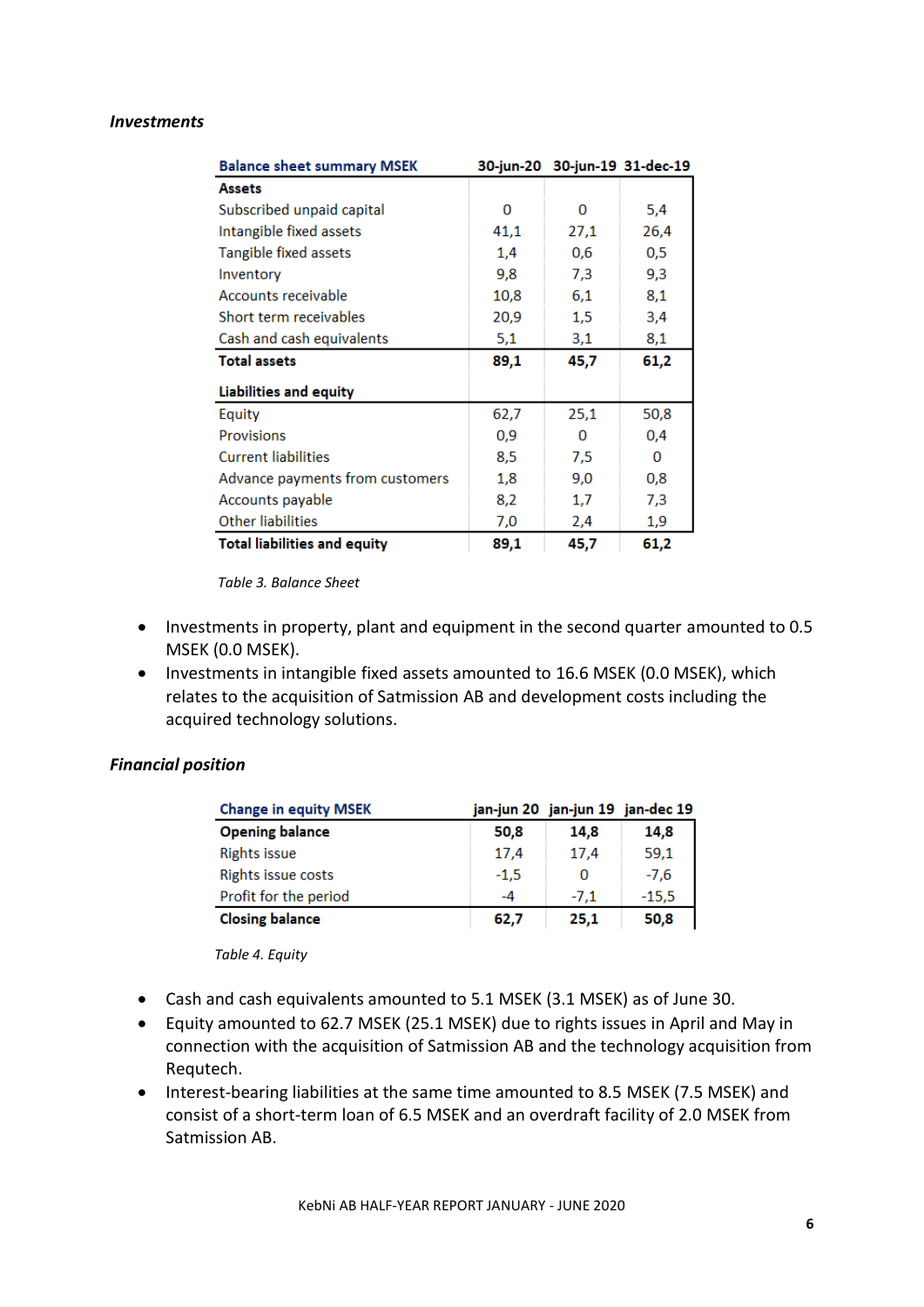#### *Cash flow and financing*

| <b>Cashflow summary MSEK</b> |         | apr-jun 20 apr-jun 19 jan-jun 20 jan-jun 19 jan-dec 19 |         |         |         |
|------------------------------|---------|--------------------------------------------------------|---------|---------|---------|
| From ongoing operations      | $-4.2$  | $-5.9$                                                 | $-9.4$  | $-10.7$ | $-21.9$ |
| From investment operations   | $-17.1$ | 0                                                      | $-19.1$ | 0       | $-5,0$  |
| From financial operations    | 20,1    | 7,6                                                    | 25,5    | 12,4    | 33,6    |
| Change in cash               | $-1,2$  | 1,7                                                    | $-3.0$  | 1,7     | 6,7     |
| Cash opening balance         | 6,3     | 1,4                                                    | 8,1     | 1.4     | 1,4     |
| Cahs closing balance         | 5,1     | 3,1                                                    | 5,1     | 3,1     | 8,1     |

 *Table 5. Cashflow*

- Cashflow from operating activities during the second quarter was -4.2 MSEK (-5.9 MSEK).
- Cashflow from investment activities was -17.1 MSEK (-0.0), which is mainly related to the acquisition of Satmission AB, the technology acquisition from Requtech, and development activities.
- Cashflow from financing activities was 20.1 MSEK (7.6 MSEK), which is derived from rights issues when buying Satmission AB, the technology acquisition from Requtech and a short-term loan of 6.5 MSEK.

#### **Comments first half year January 1 - June 30, 2020 (same period last year)**

#### *Profit and turnover*

- The Group's net sales for the period amounted to 32.9 MSEK (11.3 MSEK) where the increase is directly related to the company's sales to Israel and the acquisition of Satmission AB, which contributes with sales to Russia.
- Operating expenses amounted to -35.8 MSEK (-16.3 MSEK) and are an effect of increased sales and improved control of capitalized costs in relation to sales and deliveries.
- EBITDA for the period amounted to 1.4 MSEK (-4.9 MSEK).
- Profit after financial items to -4.0 MSEK (-7.1). Other costs -1.3 MSEK (0.0 MSEK) refers to extraordinary costs related to the change of name, acquisition and the move from NGM Nordic SME to Nasdaq First North.
- Depreciation and amortization amounted to -3.6 MSEK (-1.6 MSEK). Financial expenses for the period amounted to -0.5 MSEK (-0.6 MSEK).

#### *Investment*

- Investments in property, plant and equipment during the first quarter amounted to 0.6 MSEK (0.0 MSEK), primarily related to test equipment.
- Investments in intangible fixed assets amounted to 18.5 MSEK (0.0 MSEK), which relates to the acquisition of Satmission AB and development costs including the acquired technology solutions.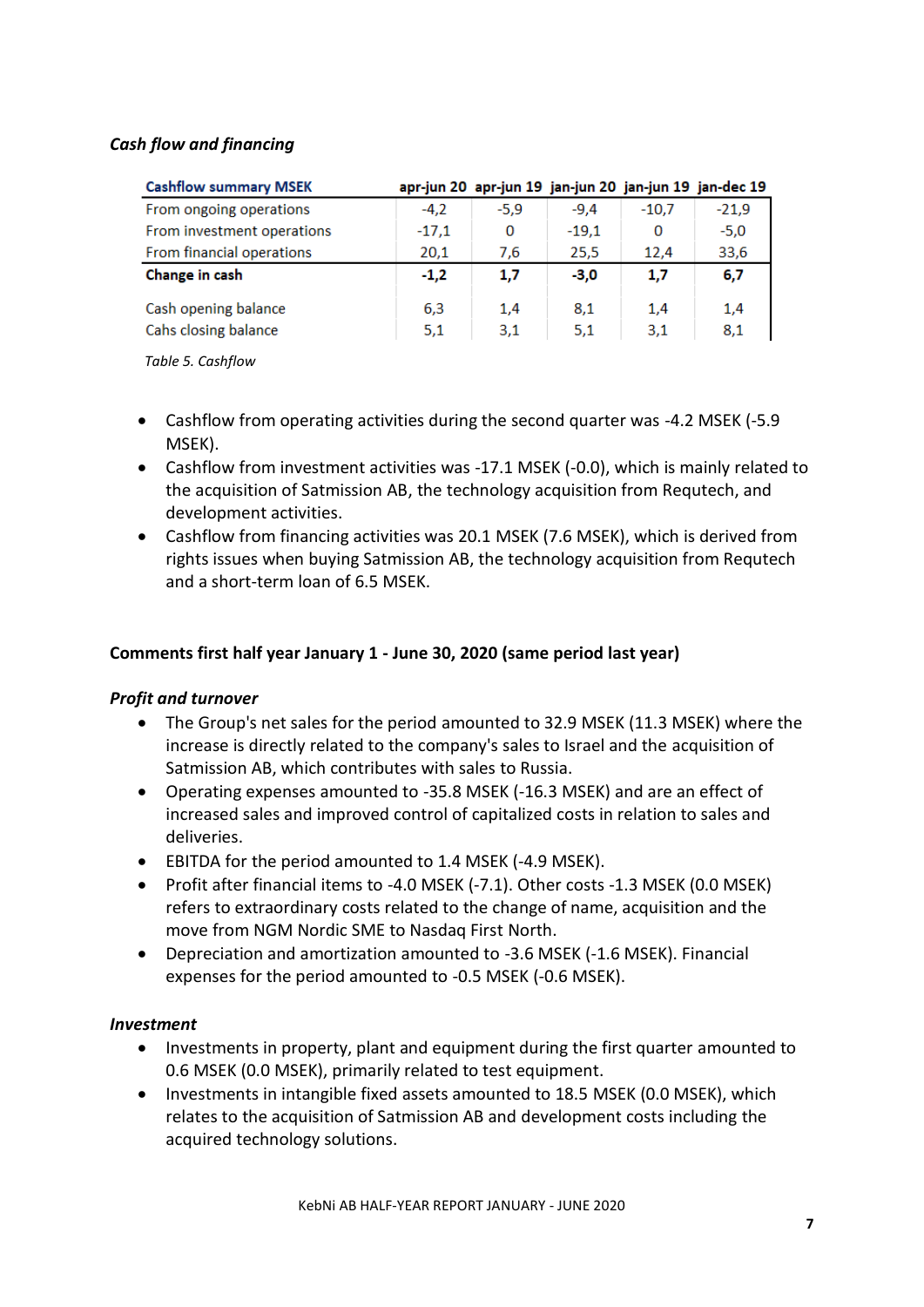#### *Financial position*

- Cash and cash equivalents amounted to 5.1MSEK (3.1 MSEK) as of June 30.
- Equity amounted to 62.7 MSEK (25.1 MSEK) due to rights issues in April and May in connection with the acquisition of Satmission AB and the technology acquisition from Requtech.
- Interest-bearing liabilities at the same time amounted to 8.5 MSEK (7.5 MSEK) and consist of a short-term loan of SEK 6.5 MSEK and an overdraft facility of 2.0 MSEK from Satmission AB.
- Equity ratio was 70.4% at the end of the period (54.9%).
- Equity per share amounted to 1.88 SEK at the end of the period (1.96 SEK).

#### *Cash flow and financing*

- Cash flow from operating activities during the period was -9.4 MSEK (-10.7 MSEK).
- Cash flow from investment activities was -19.1 MSEK (-0.0 MSEK), which is mainly related to the acquisition of Satmission AB and Requtech and development operations.
- Cash flow from financing activities was 25.5 MSEK (12.4 MSEK), which is derived from rights issues when buying Satmission AB, the technology acquisition from Requtech and a short-term loan of 6.5 MSEK.

#### *Financing of the activities*

It is expected that the ongoing business is sufficient to cover the financing of the company. It is the Boards assessment that the company does not need additional external capital to cover the company's primary operation in the coming quarter.

#### **Significant events during the period**

2020-01-08: ASTG has hired Claus Nielsen as COO.

2020-02-07: ASTG announces that it has reached an agreement with a major defense contractor to immediately start the IMU development project previously announced.

2020-02-10: ASTG signs a preliminary technology acquisition agreement with Swedish ReQuTech AB to acquire trackside "On the move" solution.

2020-02-19: ASTG submits year-end report 2019.

2020-03-05: ASTG hired Henrik Asbjörn as CSO. Henrik took up the position on April 2, 2020.

2020-04-03: ASTG signs final agreement to acquire terrestrial "SatCom on the Move" technology from Swedish ReQuTech with immediate effect.

2020-04-06: ASTG announces that the company is suing for a directed cash share issue of 1,750,000 Class B shares to "Formue Nord". In connection with the rights issue, ASTG has entered into an agreement for a short-term loan of SEK 6.5 MSEK with Formue Nord.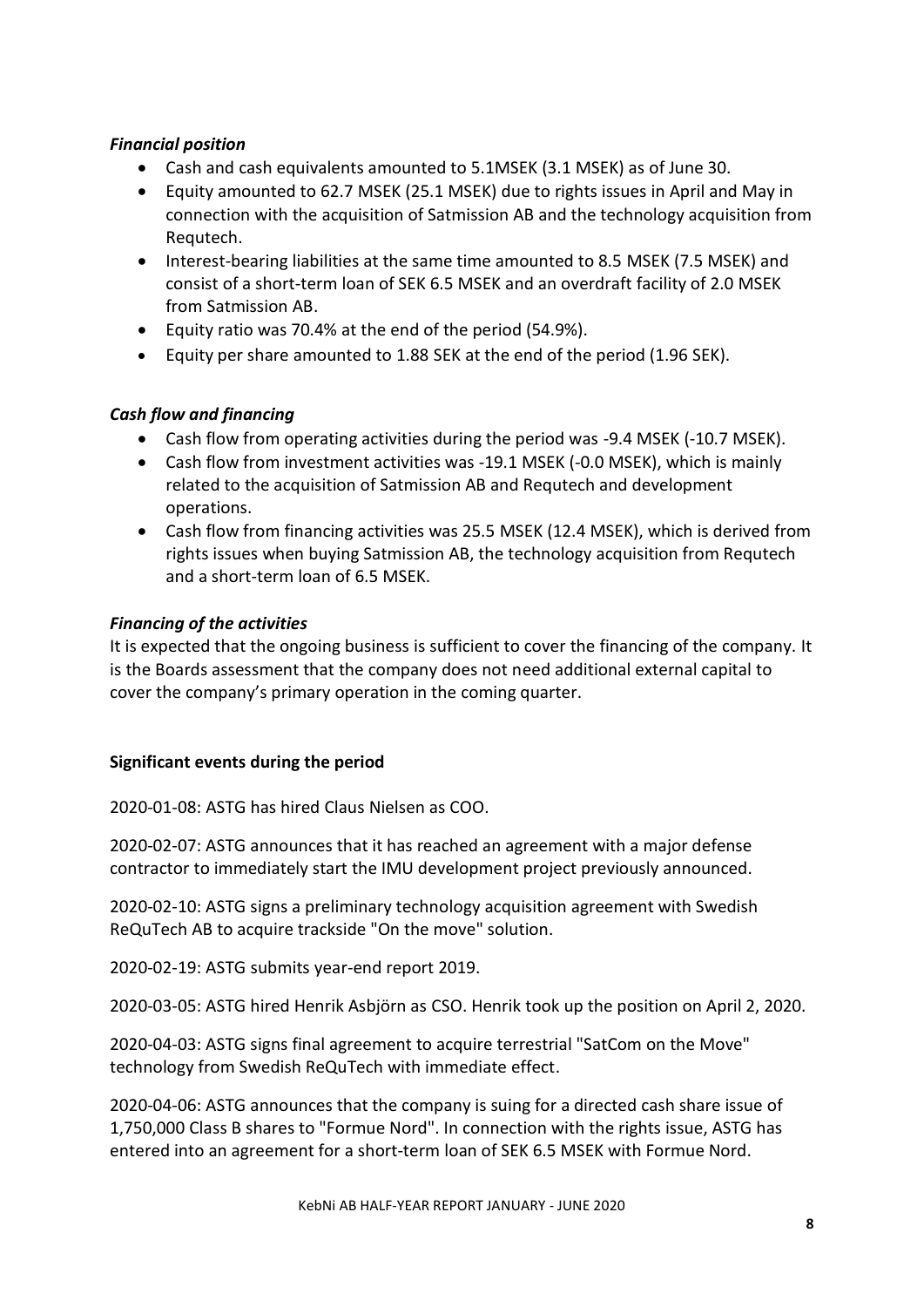2020-05-12: ASTG acquires Satmission AB from Allgon AB.

2020-05-15: ASTG receives its first Satmission order.

2020-05-15: ASTG receives new Satmission order from Czech Republic.

2020-05-31: ASTG has received additional orders from Israel.

2020-06-08: ASTG receives new Satmission order.

2020-06-08: ASTG has received an order increase from Israel.

2020-06-11: ASTG strengthens its leadership with a new CFO.

2020-06-17: ASTG has entered into a framework agreement with SAAB Dynamics AB.

2020-06-23: ASTG decides to change its name to KebNi AB.

#### **Significant events after the end of the period**

2020-07-16: ASTG expands the company's market presence to North America and India.

2020-07-21: ASTG initiates move from NGM Nordic SME to Nasdaq First North.

2020-07-27: ASTG launches its new name KebNi AB.

#### **Aktieinformation**

The number of shares in ASTG at the beginning of 2020 was 27,511,664 and at the end of the period 33,361,664. The increase consists of the rights issues made in the acquisition of Satmission AB, the technology acquisition from Requtech and the short-term loan taken during the period.

The average number of shares during the period is 30,436,664.

#### *The share price trend during the period*

At the beginning of the period, the share price was 3.54 SEK (6.2 SEK) and at the end of the period 2.39 SEK (5.5 SEK).

#### **Transactions with related parties**

During the period, earnings were charged with compensation for work performed of 35,000 SEK to board member Lars Jehrlander's company LGJ Consulting AB.